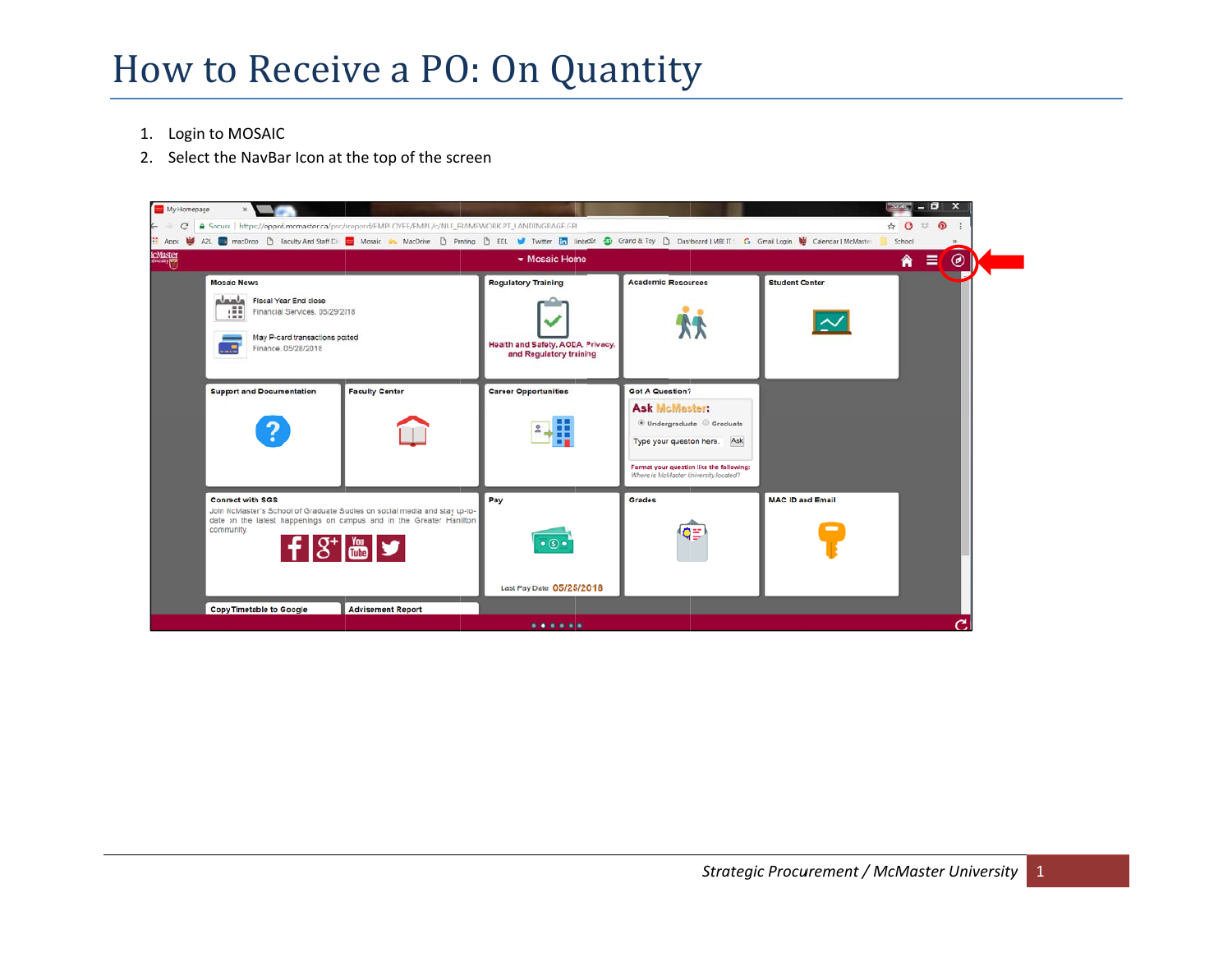## 3. Select **Navigator**, then **Finance**

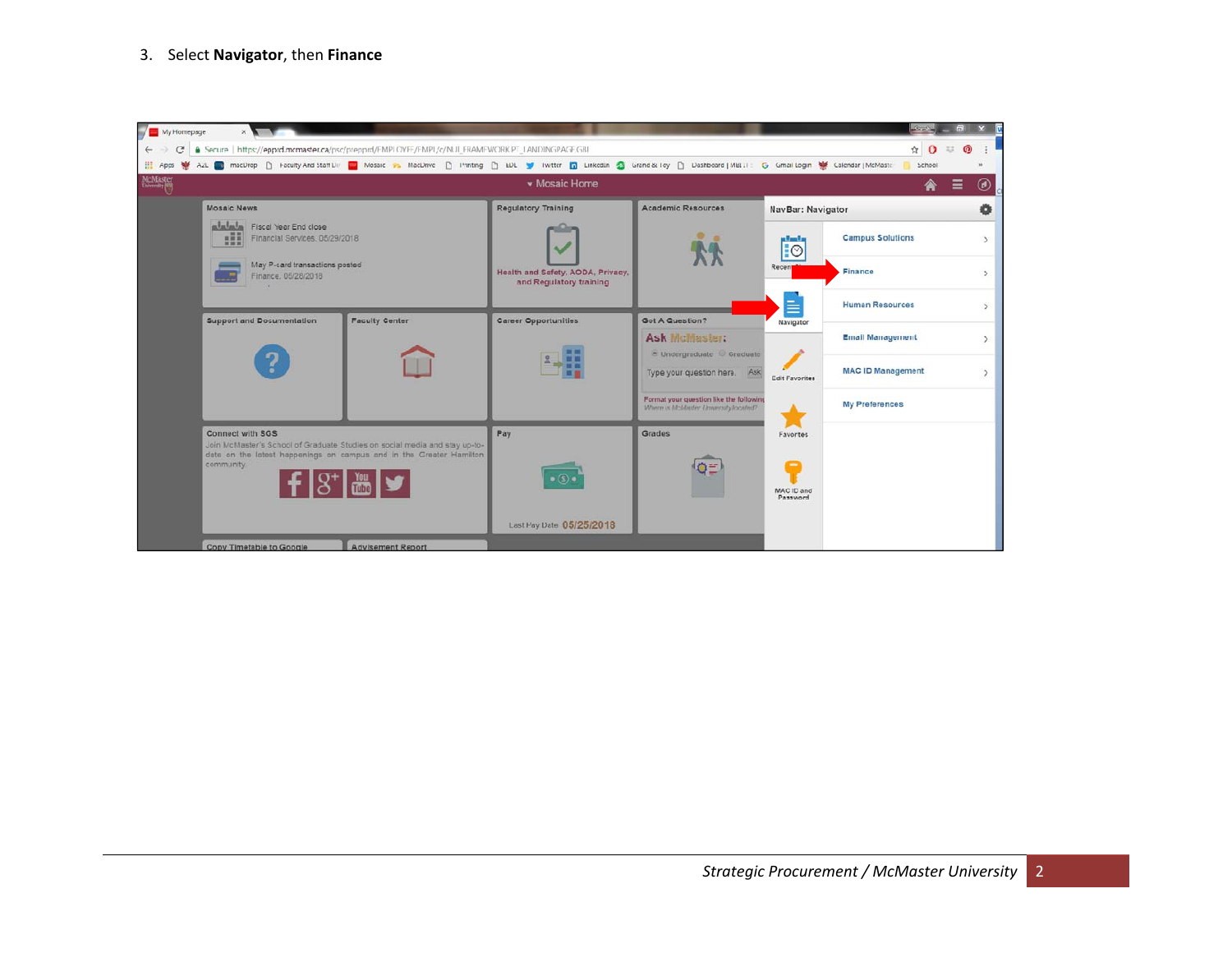- 4. Choose:
	- a. **Purchasing**
	- b. **Receipts**
	- c. **Add/Update Receipts**.







**You are now ready to receive the PO.**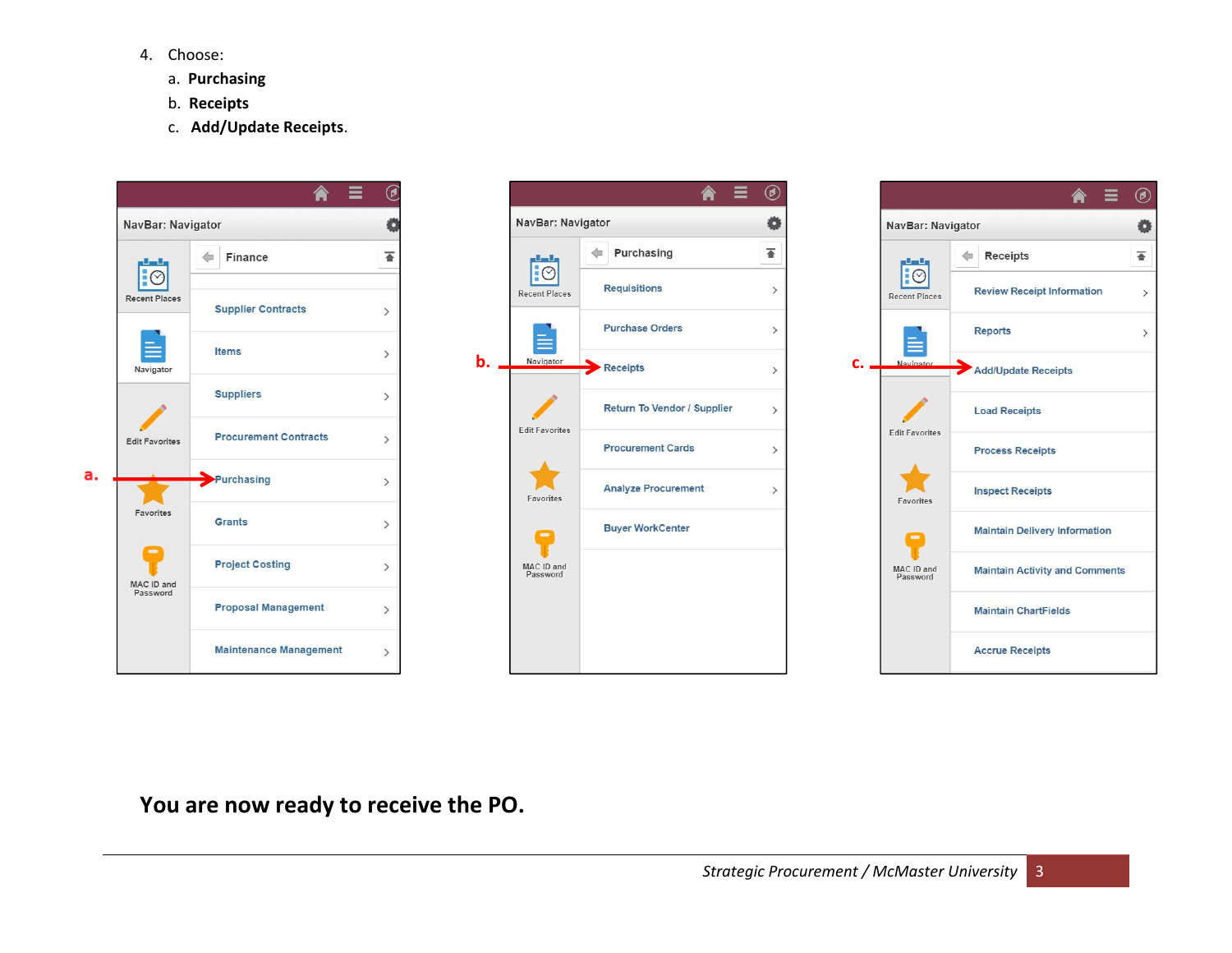5. Click on the **Add a New Value** tab and select **Add**.

| Mosaic                                                                                           | $\Box$<br>$\mathbf{x}$<br>$\times$                                                                                                        |
|--------------------------------------------------------------------------------------------------|-------------------------------------------------------------------------------------------------------------------------------------------|
| C<br>$\leftarrow$<br>$\rightarrow$                                                               | A a https://epprd.mcmaster.ca/psp/prepprd/EMPLOYEE/ERP/c/MANAGE_SHIPMENTS.RECV_PO.GBL?FolderPath=PORTAL_ROOT_OBJECT.EPPO_PURCHASING.☆   三 |
| Main Menu *<br>Favorites *                                                                       | Finance * > Purchasing * > Receipts * ><br>Add/Update Receipts<br>Home   Sign out                                                         |
| <b>McMaster</b><br>University                                                                    | <b>Mosaic</b>                                                                                                                             |
| My Profile<br>Home                                                                               | My Work<br>Support                                                                                                                        |
| Receiving<br>Eind an Existing Value                                                              | New Window   Help<br><b>Add a New Value</b>                                                                                               |
| <b>Business Unit:</b><br>MAC01<br>Receipt Number: NEXT<br>$\overline{\mathcal{L}}$<br>PO Receipt |                                                                                                                                           |
| Add<br>Add (Alt+1)<br>Find an Existing Value   Add a New Value                                   |                                                                                                                                           |

\*\*Whenever you receive something always select **Add <sup>a</sup> New Value**, even if you have partially received the PO before. Each receipt is <sup>a</sup> new action. You would only select '**Find an Existing Value'** if you wanted to look receipt you performed previously.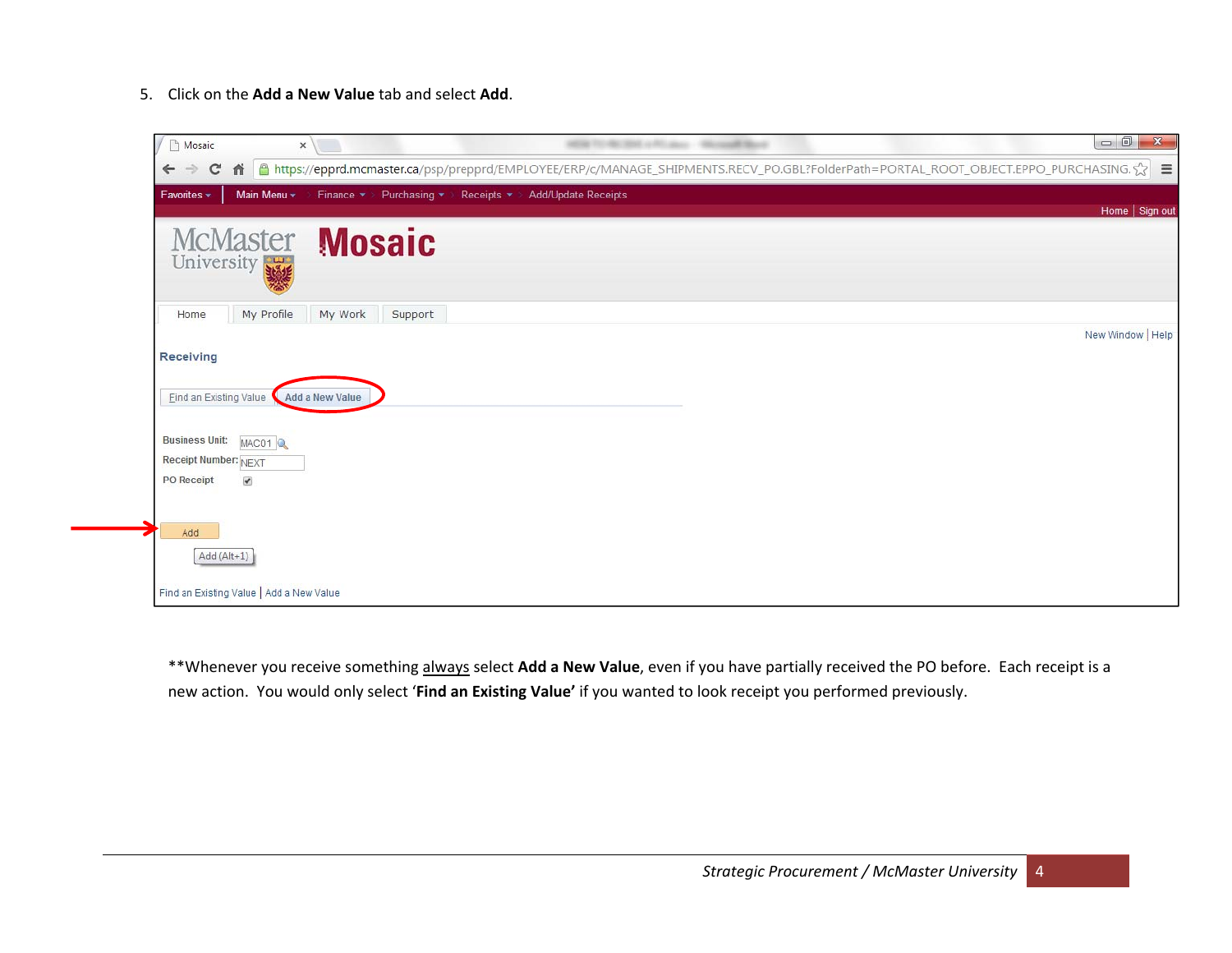6. Click on the magnifying box next to **ID** to find your purchase order number.

**Remember- always receive on PO number**, not the requisition number. Once you have found the PO number and it populates in the **ID** field hit t he **Search** button n.

Important: Make sure the 'Ship To' field is cleared, that there isn't a location listed in that field. The only field that requires information is *the PO ID#.*

| https://epprd.mcmaster.ca/psp/prepprd/EMPLOYEE/ERP/c/MANAGE_SHIPMENTS.RECV_PO.GBL?FolderPath=PORTAL_ROOT_ Q + A O   W McMaster Daily News<br>←  |                            |                                     |                    | Nosaic<br>A Mosaic | Mosaic | Mosaic | $-6$ $x$<br>← ★ ☆<br>$\times$        |
|-------------------------------------------------------------------------------------------------------------------------------------------------|----------------------------|-------------------------------------|--------------------|--------------------|--------|--------|--------------------------------------|
| View Favorites Tools Help<br>File Edit                                                                                                          |                            |                                     |                    |                    |        |        |                                      |
| x Convert v Select                                                                                                                              |                            |                                     |                    |                    |        |        |                                      |
| $\times$ Google                                                                                                                                 |                            | Search v - Share More >>            |                    |                    |        |        | Sign In<br>又+1                       |
| Citrix Access Gateway W McMaster Daily News (2) @ ADWEB Menu @ Corporate Information Sy @ Free Hotmail @ Suggested Sites v @ Get more Add-ons v |                            |                                     |                    |                    |        |        |                                      |
| Main Menu v > Finance v > Purchasing v > Receipts v > Add/Update Receipts<br>$Favorites -$                                                      |                            |                                     |                    |                    |        |        |                                      |
|                                                                                                                                                 |                            |                                     |                    |                    |        |        | Home Sign out                        |
| McMaster <b>Mosaic</b>                                                                                                                          |                            |                                     |                    |                    |        |        |                                      |
| University                                                                                                                                      |                            |                                     |                    |                    |        |        |                                      |
|                                                                                                                                                 |                            |                                     |                    |                    |        |        |                                      |
| My Profile<br>My Work<br>Support<br>Home                                                                                                        |                            |                                     |                    |                    |        |        |                                      |
|                                                                                                                                                 |                            |                                     |                    |                    |        |        | New Window   Help   Personalize Page |
| <b>Select Purchase Order</b>                                                                                                                    |                            |                                     |                    |                    |        |        |                                      |
| <b>Search Criteria</b>                                                                                                                          |                            |                                     |                    |                    |        |        |                                      |
| PO Unit MAC01<br>Q                                                                                                                              |                            | 30<br>- Today                       |                    |                    |        |        |                                      |
| <b>ID</b> 256                                                                                                                                   |                            | irt Date 2013/12/15<br>B            |                    |                    |        |        |                                      |
| <b>Line / Schedule</b>                                                                                                                          |                            | $\mathbf{B}$<br>End Date 2014/02/13 |                    |                    |        |        |                                      |
| <b>Release</b>                                                                                                                                  |                            | <b>Supplier Name</b>                | Supplier Lookup    |                    |        |        |                                      |
| Item ID                                                                                                                                         |                            | 10.<br>Supplier Item ID             |                    |                    |        |        |                                      |
| Ship To                                                                                                                                         | <b>Ensure 'Ship To'</b>    | Manufacturer ID                     |                    |                    |        |        |                                      |
| Ship Via<br>is clear<br>Ю<br>Retrieve Open PO Schedules                                                                                         |                            | Manufacturer's Item ID              |                    |                    |        |        |                                      |
|                                                                                                                                                 | <b>Receipt Qty Options</b> |                                     |                    |                    |        |        |                                      |
| Search                                                                                                                                          | O No Order Qty             | <sup>●</sup> Ordered Qty            | O PO Remaining Qty |                    |        |        |                                      |
| <b>Uncheck this box</b><br>Refresh<br>OK<br>Cancel                                                                                              |                            |                                     |                    |                    |        |        |                                      |
|                                                                                                                                                 |                            |                                     |                    |                    |        |        |                                      |
|                                                                                                                                                 |                            |                                     |                    |                    |        |        |                                      |
|                                                                                                                                                 |                            |                                     |                    |                    |        |        |                                      |
|                                                                                                                                                 |                            |                                     |                    |                    |        |        |                                      |
|                                                                                                                                                 |                            |                                     |                    |                    |        |        |                                      |

7. Once you hit the **Search** button, the lines of the purchase order will populate below.

**7.**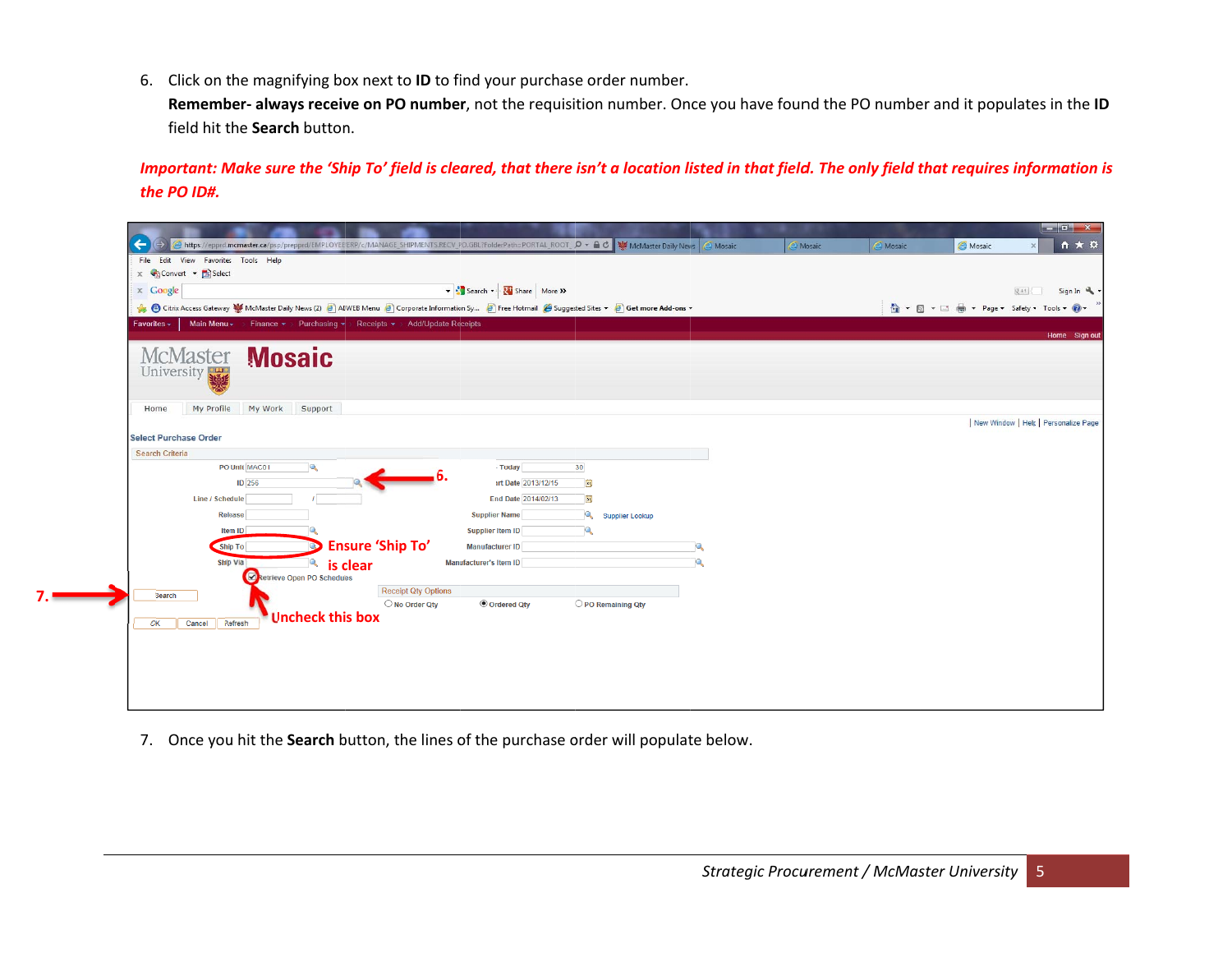8. Next to each line checkmark the "Sel" box to ensure they are checked off for the lines you want to receive. If receiving all lines ensure "Select All" is checked off and select Ok.